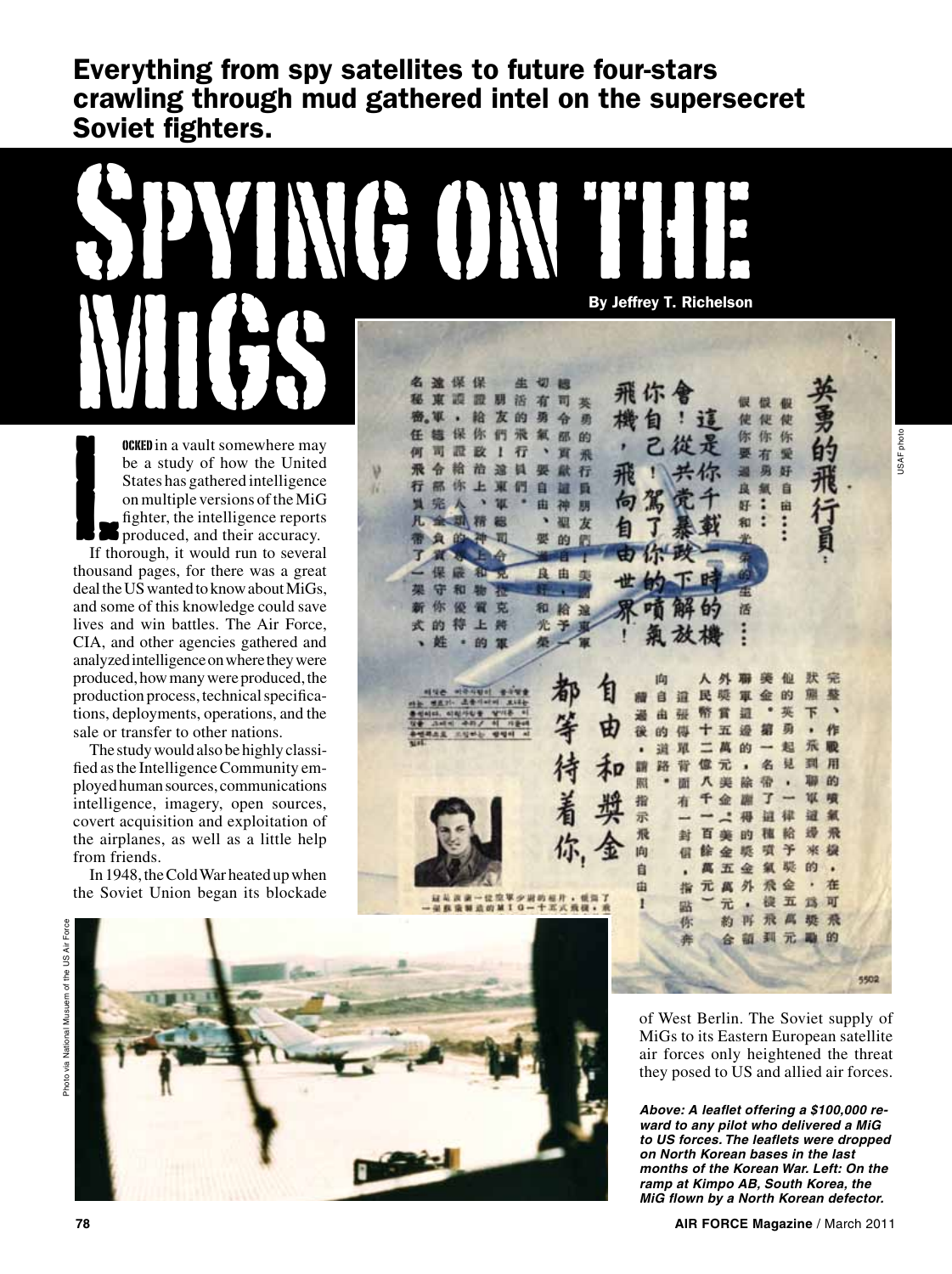Then the Cold War turned hot in Korea with Soviet-piloted MiG-15s, based in China, battling it out with F-86 Sabre fighters. In August 1950, RB-29 reconnaissance aircraft spotted the arrival of 122 MiGs in northeastern China.

There was more than imagery to analyze. According to a former Central Intelligence Agency official, the US had "a lot of communications intelligence" about MiG activity in Korea—although the switch from HF to VHF communications in 1951-52 sent Air Force Security Service personnel scrambling to re-establish their intercept capability. This intelligence was gained by radio intercepts in combat, during which the Russians lapsed into their native language, making the nationality of the pilots clear.

But the US also wanted a MiG of its own. In early 1951, the allied Air Force commander in Korea was asked to obtain a complete MiG-15, and US forces succeeded in retrieving a shot down aircraft. Then in 1953, a North Korean pilot took off in his MiG-15 and didn't land until he reached the South. Aerodynamic examination of this airplane revealed design prowess, but the MiG's electronics and engine technology were far behind those of the United States.

 America's spies also monitored MiGs in the Soviet Union and Eastern Europe. High-quality cameras on the roof of the US Embassy in Moscow photographed MiGs as they flew over the nearby Kremlin during air shows.

Starting in July 1956, the US had U-2 aircraft photograph airfields and factories, and MiGs futilely tried to intercept them. In October 1957, pilot Hervey S. Stockman brought back good photography of MiG bases on the Kola peninsula as well as a MiG-19 right below his aircraft. Those photographs gave a true picture of the MiG, in contrast to officially released, often doctored Soviet photos.

 Spies also gathered human intelligence. In 1952, a CIA source reported on technical details observed on MiG-15s in East Germany. In April 1957, the



*A Soviet MiG-25 is covered with sheets after its pilot, Victor Belenko, landed at Hakodate Airport in Japan in a successful bid to defect to the US.*

CIA distributed a report, the product of a joint CIA-Air Force effort focused on technical details of the MiG-15 and MiG-17 aircraft in the Hungarian Air Force. Among the details was information on the MiG-17's net weight, fuselage, wing structure, propulsion, electronics, tail warning radar, and armament.

## **Obtaining Manuals**

One product of such collection efforts was an April 1954 CIA report regarding production of the MiG-15 at factories in Kuybyshev and Novosibirsk between 1950 and 1952. Other products could be found, by the end of the decade, in monthly issues of *Air Intelligence Digest,* published by Air Force intelligence. The first four issues of 1959 each carried a MiG article. One reported on the revised version of the MiG-19 Farmer, changes first observed in May 1957—including improved engines and armaments.

U-2s continued to return images of MiGs across the world into the 1960s, from MiG-21s at the newly completed

Santa Clara airfield in Cuba on Sept. 5, 1962, to a 1964 sortie revealing 34 MiG-15s and -17s at another recently built airfield at the time, Phuc Yen in North Vietnam.

The following two years produced more than photographs. By November 1965, the US had obtained (and the Air Force's Foreign Technology Division had translated) the Soviet *Manual on the Techniques of Piloting and Military Use of the MiG-21F-13.* Included in its 265 pages were chapters on target search and interception and aerial combat between MiG-21s and enemy fighters, which included the range (three to six miles) to achieve a maximum kill probability using the airplane's R-3S rockets.

The next year, the US had more than a manual in their hands, when an Iraqi Air Force captain flew a MiG-21 to Is-

> *This Have Drill program MiG-17 is one of two supplied to the US by*

*Israel in the 1970s.*

79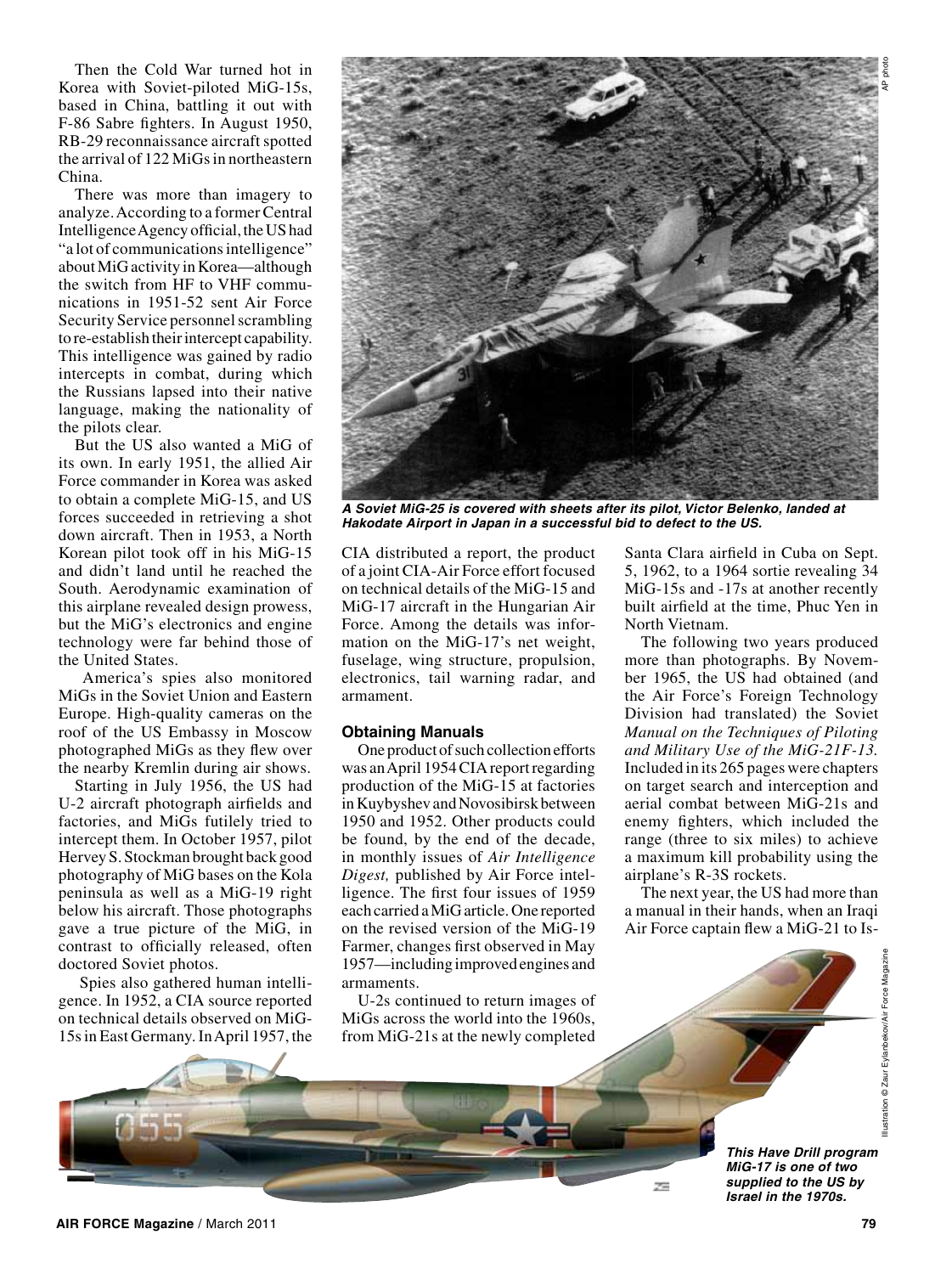

*This MiG-21, pictured in a Navy fighter-adversary squadron hangar, was flown by a defecting Cuban Air Force major to NAS Key West, Fla., in 1993.*

rael. After being examined in Israel, its next home was Groom Lake in Nevada, where experts flew it and identified a number of significant aerodynamic limitations.

During those years, the CIA's National Photographic Interpretation Center was busy exploiting MiG imagery provided by overhead sensors. Back then, with the war in Vietnam expanding, a major concern was the number, models, and distribution of MiGs in the North. In February 1966, NPIC again reported on Phuc Yen, revealing that on Dec. 23, 1965, seven MiG-21 aircraft and four canvas-covered aircraft were photographed at the airfield.

NPIC also reported on images of MiGs in flight over North Vietnam and China. One image was the first of the airplane flying over North Vietnam. A December 1966 report noted images of two aircraft in flight—one armed with two Atoll air-to-air missiles, while the other carried at least one UB-16-57 rocket pod—the first time any MiG-21 in North Vietnam was identified with rocket pods.

Open and human sources contributed to the effort to monitor the acquisition and production of MiGs to nations outside the Soviet Bloc. A May 1965 CIA report, "Soviet MiG-21 Factories in India: Progress and Prospects," cited six sources, including two *Times of India* articles plus State Department and air attache reports. The report included information on the Soviet-Indian agreement, the location and functions of planned factories, as well as the construction schedule, projected

costs, and India's plans to produce basic components from raw materials and its dissatisfaction with previously purchased MiGs.

US intelligence agencies continued to monitor MiG-21s in Eastern Europe and the Soviet Union, as indicated by the 1969 National Intelligence Estimate on Warsaw Pact general-purpose forces. The estimate noted that the latest, all-weather model of the MiG-21 constituted more than 95 percent of the aircraft in Soviet air defense regiments, and the airplane was produced in eight or nine versions—with the latest variant, identified in East Germany, as having "improved payload capabilities and improved air intercept radar."

## **Better Than Photographs**

On June 15, 1971, a Titan-3D rocket propelled into orbit on its first mission what is generally agreed to be the most complicated piece of reconnaissance hardware ever developed. The KH-9 or Hexagon photographic reconnaissance system (with a resolution of one to two feet) would eventually replace the Corona satellite system as America's means for searching large areas of foreign territory, particularly the Soviet Union.

As Corona evolved since its debut in 1960, the US had been able to get an ever more accurate MiG order of battle, with intelligence on airfields, training fields, and deployments. But the KH-9 was a significant improvement, and its ability to photograph huge chunks of territory with high resolution meant, according to former senior NPIC official Dino A. Brugioni, the CIA's

MiG order-of-battle report "wasn't an estimate anymore."

 Then, in 1974, US intelligence provided the first suggestion that MiG-23s had been acquired by the Syrian Air Force.

A declassified and sanitized April 4, 1974, message from the CIA to the White House states, "[deleted] the Soviet Union has supplied Syria with MiG-23 fighters and trained Syrian pilots in their operations." Since the document is stamped "Comint Channels," the deleted words are almost certainly, "According to communications intelligence" or some equivalent. The report also noted, "There is no evidence available to confirm the presence of MiG-23 aircraft in Syria, but such reports have come in recently with increasing frequency."

In 1978, a Cuban refugee reported that a new contingent of MiGs had arrived in Cuba, a claim confirmed by satellite reconnaissance. To provide further details, President Jimmy Carter ordered the resumption of SR-71 missions over the island, which he had halted in 1977. The concern was whether the MiGs included not only MiG-23s, but MiG-27s, the groundattack version of the MiG-23, which could be armed with nuclear weapons and reach deep into the United States.

However, several differences between the airplanes could not be detected from overhead photography, even SR-71 imagery. What proved to be decisive to imagery interpreters were photographs of the aircraft appearing in a Cuban magazine—photographs apparently not altered. Close examination of those images convinced the relevant NPIC interpreters that the MiGs were indeed MiG-23s.

By the late 1970s, the US was gaining a better appreciation of the MiG—an appreciation that could not be obtained from photographs.

On Sept. 6, 1976, Soviet pilot Victor Belenko flew his MiG-25 Foxbat to Japan where, before the airplane was returned to the Soviets, it was disassembled and analyzed in minute detail by US experts, revealing, according to former CIA officer Robert Clark, it "was substantially less spectacular than ... described in intelligence estimates."

In 1977, the Constant Peg program, a continuation of the aggressor squadron effort begun earlier in the decade in Nevada, kicked off.

Under both efforts, American pilots flew against MiG-17s, MiG-21s, and